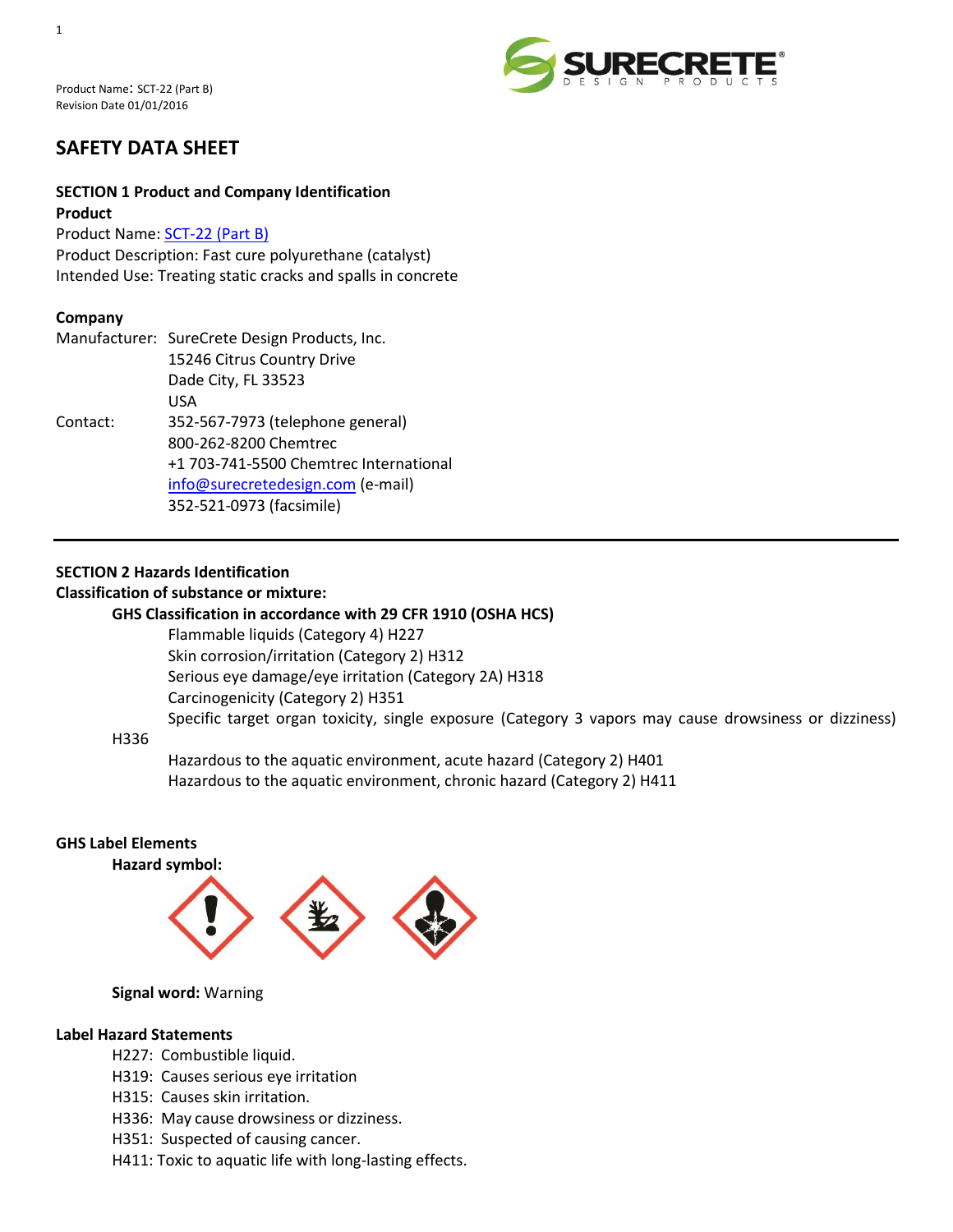



#### **Label Precautionary statements**

P280: Wear protective gloves/protective clothing/eye protection/face protection.

- P273: Avoid release to the environment.
- P271: Use only outdoors or in a well-ventilated area.
- P210: Keep away from heat/sparks/open flames/hot surfaces. -- No smoking.
- P202: Do not handle until all safety precautions have been read and understood.
- P260: Do not breathe dust/fume/gas/mist/vapors/ spray.
- P264: Wash skin thoroughly after handling.
- P312: Call a POISON CENTER or doctor/physician if you feel unwell.

P305 + P351 + P338: IF IN EYES: Rinse cautiously with water for several minutes. Remove contact lenses if present and easy to do. Continue rinsing.

- P308 + P311: IF exposed or concerned: Call a POISON CENTER or doctor/physician.
- P304 + P340: IF INHALED: Remove person to fresh air and keep comfortable for breathing.
- P302 + P352: IF ON SKIN: Wash with plenty of water.
- P332 + P313: If skin irritation occurs: Get medical advice/attention.
- P391: Collect spillage.
- P337 + P311: If eye irritation persists: Call a POISON CENTER or doctor/physician.
- P362 + P364: Take off contaminated clothing and wash before reuse.
- P370 + P378: In case of fire: Use water spray, dry powder, carbon dioxide, foam to extinguish.
- P233: Keep container tightly closed.
- P403 + P235: Store in a well-ventilated place. Keep cool.
- P405: Store locked up.
- P501: Dispose of contents and container in accordance with local regulations.

#### **Hazards not otherwise classified**

No specific dangers known, if the regulations/notes for storage and handling areconsidered.

#### **Emergency Overview**

Caution: Combustible Liquid. May cause eye, skin and respiratory tract irritation. Suspect cancer hazard.

#### **SECTION 3 Composition / Information on Ingredients**

This material is regulated as a mixture

| Ingredient                       | CAS#           | EC#       | % (by weight) |
|----------------------------------|----------------|-----------|---------------|
| <b>Hazardous</b>                 |                |           |               |
| Tetrahydroxypropylethylendiamine | $102 - 60 - 3$ | <b>NE</b> | < 50%         |
| solvent naphtha                  | 64742-94-5     | NF        | < 50%         |
| naphthalene                      | $91 - 20 - 3$  | NF        | $<3\%$        |

The exact percentage of composition has been withheld as a trade secret.

#### **SECTION 4 First Aid Measures**

**Inhalation:** Keep patient calm, remove to fresh air, seek medical attention.

**Skin Contact:** Wash contact areas with soap and water.

**Eye Contact:** Wash affected eyes for at least 15 minutes under running water with eyelids held open, consult an eye spe-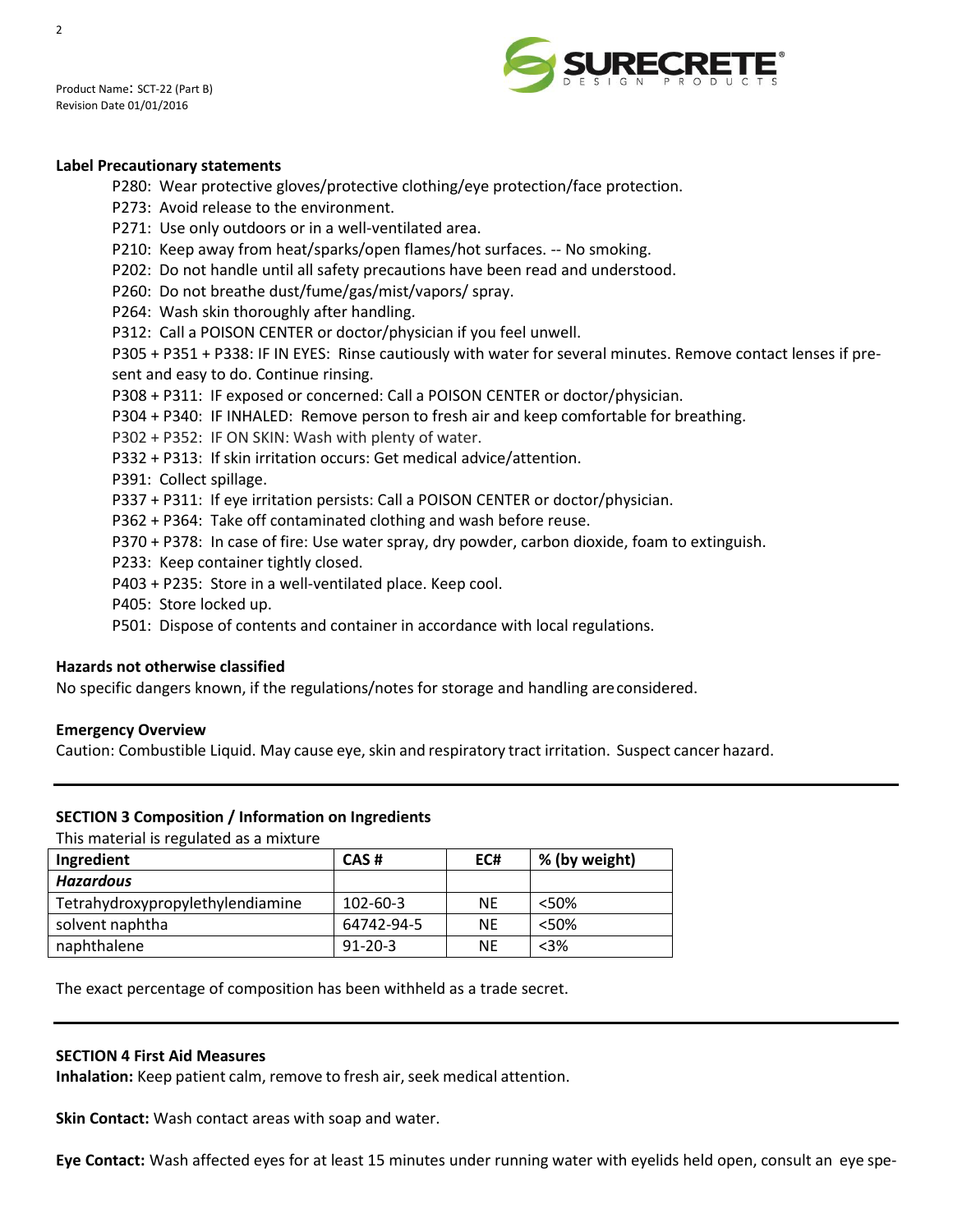



cialist.

**Ingestion:** Immediately rinse mouth and then drink 200-300 ml of water, seek medical attention.

### **Most important symptoms/effects, acute and delayed:** Eye irritation, skin irritation, allergic symptoms.

*Information on solvent naphtha*: Overexposure may cause: unconsciousness, vomiting, lethargy, confusion, nausea, headache, dizziness.

*Information on naphthalene*: Overexposure may cause: perspiration, methaemoglobinaemia, loss of appetite, emoglobinuria, hemolytic anemia, corneal injury, nausea, headache.

Symptoms can occur later.

*Information on: 1,2,4-Trimethylbenzene*: Overexposure may cause: headache, tiredness, nausea, anxiety, asthma, bronchitis, noncardiogenic pulmonary edema.

# **Indication of immediate medical attention and special treatment needed:**

Note to physician: Treat according to symptoms(decontamination, vital functions), no known specific antidote.

**General information:** First aid personnel should pay attention to their own safety. If the patient is likely to become unconscious, place and transport in stable sideways position (recovery position). Immediately remove contaminated clothing.

# **SECTION 5 Fire Fighting Measures**

Appropriate Extinguishing Media: Foam, CO<sub>2</sub>, dry chemical, water spray or fog.

**Special Hazards arising from substance or mixture:** No particular hazards known.

**Advice for Fire Fighters**: Firefighters should be equipped with self-contained breathing apparatus and turn-out gear.

**Further Information**: Dispose of fire debris and contaminated extinguishing water in accordance with official regulations.

### **SECTION 6 Accidental Release Measures**

**Personal Precautions, Protective Equipment, Emergency Procedures:** Use personal protective clothing. High risk of slipping due to leakage/spillage of product.

### **Methods and Materials for Containment and Clean-up**:

Spillsshould be contained, solidified, and placed in suitable containers for disposal.

**Environmental precautions:** Do not discharge into drains/surfacewaters/groundwater

### **SECTION 7 Handling and Storage**

**Precautions for Safe Handling:** Ensure thorough ventilation of stores and work areas. Protect against moisture. No explosion proofing necessary.

**Conditions for Safe Storage, Including Incompatibilities:** Suitable containers: Carbon steel (Iron), High density polyethylene (HDPE), Low density polyethylene (LDPE), Stainless steel 1.4301 (V2). No special precautions necessary. Avoid extreme heat. Store protected against freezing. Protect against moisture. Storage temperature: 60 - 80°F (16 - 27 °C)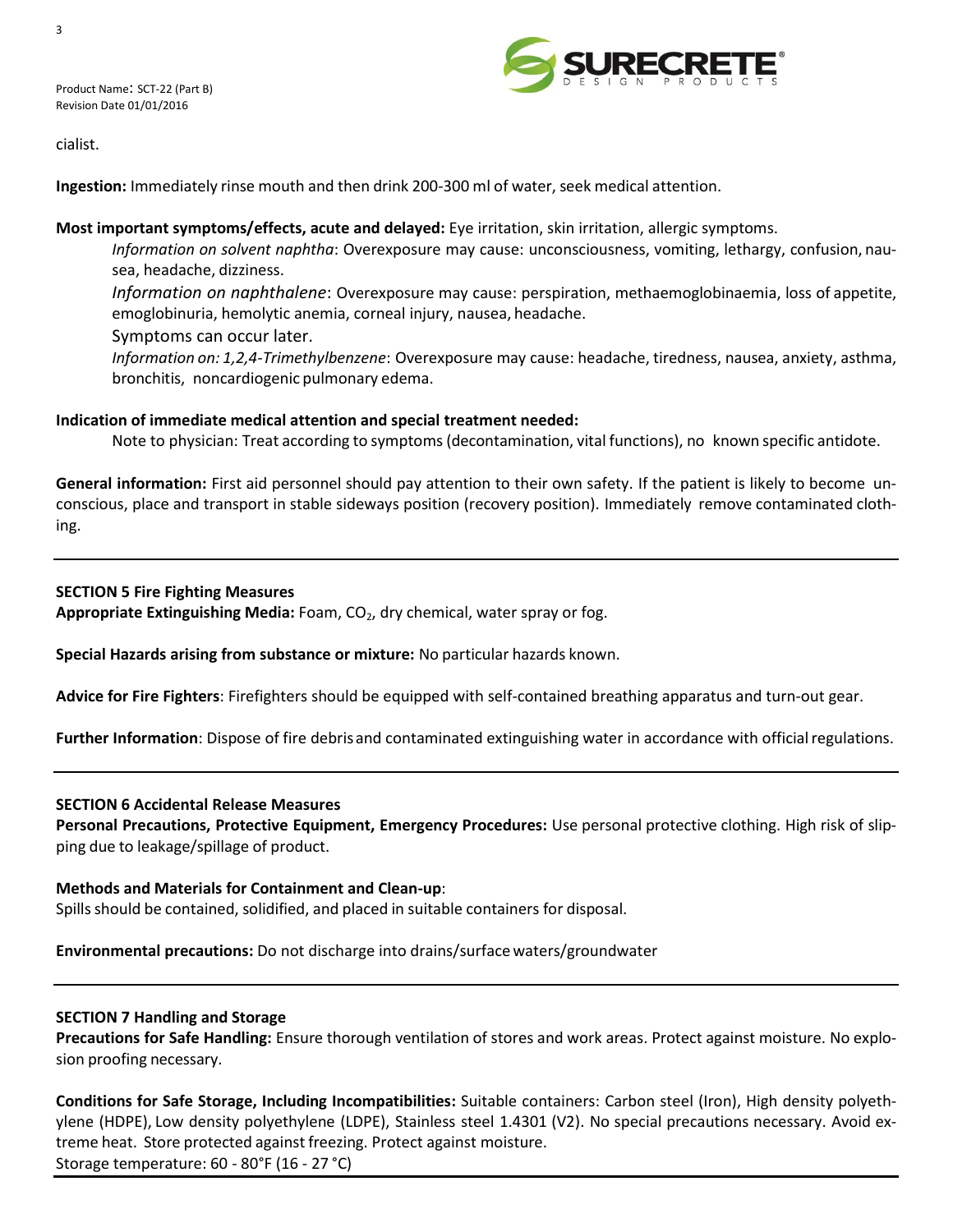

### **SECTION 8 Exposure Control / Personal Protection**

**Engineering Measures:** Air contaminant levels should be controlled below the PEL or TLV for this product (see Exposure Guidelines).

#### **Exposure limit values:**

| Component       |             | Value / Source        |           |                  |
|-----------------|-------------|-----------------------|-----------|------------------|
| naphthalene     | PEL         | 50 mg/m <sup>3</sup>  | 10 ppm    | <b>OSHA PEL</b>  |
| naphthalene     | <b>STEL</b> | 75 mg/ $m3$           | 15 ppm    | <b>OSHA PEL</b>  |
| naphthalene     | <b>TWA</b>  | 50 mg/m <sup>3</sup>  | 10 ppm    | <b>OSHA PEL</b>  |
| naphthalene     | <b>TWA</b>  | No data available     | 10 ppm    | <b>ACGIH TLV</b> |
| naphthalene     | <b>STEL</b> | No data available     | 15 ppm    | <b>ACGIH TLV</b> |
| Solvent naphtha | PEL         | 400 mg/m <sup>3</sup> | $100$ ppm | <b>OSHA PEL</b>  |
| Solvent naphtha | <b>TWA</b>  | 400 mg/m <sup>3</sup> | $100$ ppm | <b>OSHA PEL</b>  |

**Advice on system design:** Provide local exhaust ventilation to control vapors/mists.

#### **Personal Protection:**

*Respiratory protection:* Wear a NIOSH-certified (or equivalent) organic vapor/particulate respirator as needed. Hand protection: Chemical resistant protective gloves.

*Eye protection:* Tightly fitting safety goggles (chemical goggles). Wear face shield if splashing hazard exists. *Skin protection:* Standard work clothes and shoes.

*Hygiene measures:* Avoid contact with skin. Handle in accordance with good industrial hygiene and safety practice. Wear protective clothing as necessary to prevent contact. Avoid inhalation of vapors/mists. Wash soiled clothing immediately.

### **SECTION 9 Physical and Chemical Properties**

Appearance: Clear to cloudy liquid. Physical state: Liquid. Odor: Aromatic. Solvent-like. Odor threshold: Not applicable. pH: >=7. Freezing point: 32°F (0°C) Initial boiling point and boiling range: 392°F (200 °C) Flash point: 142°F (61°C) Evaporation rate: Not available. Flammability: Flammable liquid Flammability limit – lower: Not available. Flammability limit – upper: Not available. Explosive limit - lower (%) Not available. Explosive limit - upper (%) Not available. Vapor pressure: 0.01 mm/Hg @ 77°F (25°C) Vapor density Relative density: Not available. Solubility (water): Not available. Partition coefficient: Not available. Auto-ignition temperature: Not self-igniting. Decomposition temperature: Not available.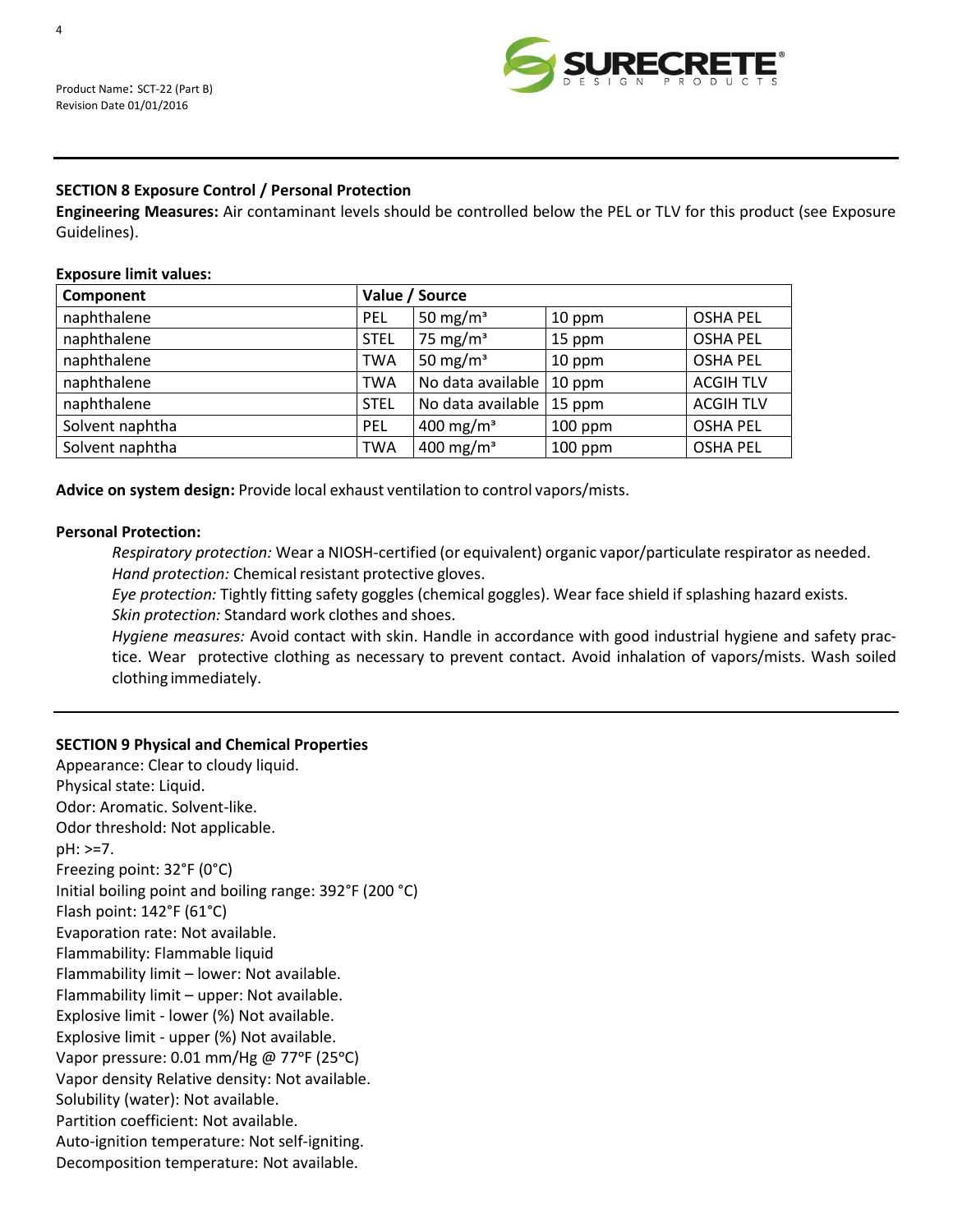

Viscosity Not available.

### **SECTION 10 Stability and Reactivity**

**Stability:** The product is stable if stored and handled as prescribed/indicated.

**Reactivity**: No corrosive effect on metals. Not an oxidizer.

**Conditions to avoid:** Temperatures <32ᵒF (0ᵒC).

**Possibility of hazardous reactions:** Reacts with water, with formation of carbon dioxide. Risk of bursting. Reacts with alcohols. Reacts with acids. Reacts with alkalis. Reacts with amines. Risk of exothermic reaction. Risk of polymerization. Contact with certain rubbers and plastics can cause brittleness of the substance/product with subsequent loss in strength.

**Materials to avoid:** Acids, oxidizing agents, isocyanates.

**Hazardous decomposition products**: carbon monoxide, carbon dioxide.

**Thermal decomposition:** No decomposition if stored and handled as prescribed/indicated.

### **SECTION 11 Toxicological Information**

**Primary Routes of Exposure:** Routes of entry for solids and liquids are ingestion and inhalation, but may include eye or skin contact. Routes of entry for gases include inhalation and eye contact. Skin contact may be a route of entry for liquefied gases

**Acute Toxicity / Effects:** Possible narcotic effects (drowsiness or dizziness). Eye contact causes irritation. Skin contact causes irritation. The chemical structure does not suggest a sensitizing effect.

### **Chronic Toxicity/Effects**

*Repeated Dose Toxicity:* Repeated oral uptake of the substance did not cause substance-related effects. Repeated inhalative uptake of the substance did not cause substance-related effects. Repeated dermal uptake of the substance did not cause substance-related effects.

*Genetic toxicity:* The chemical structure does not suggest a specific alert for such an effect.

*Reproductive toxicity:* The chemical structure does not suggest a specific alert for such an effect.

Teratogenicity: The chemical structure does not suggest a specific alert for such an effect.

*Other Information:* The product has not been tested. The statement has been derived from the properties of the individual components.

**Symptoms of Exposure:** Data available do not indicate that there are medical conditions that are generally recognized as being aggravated by exposure to this substance/product.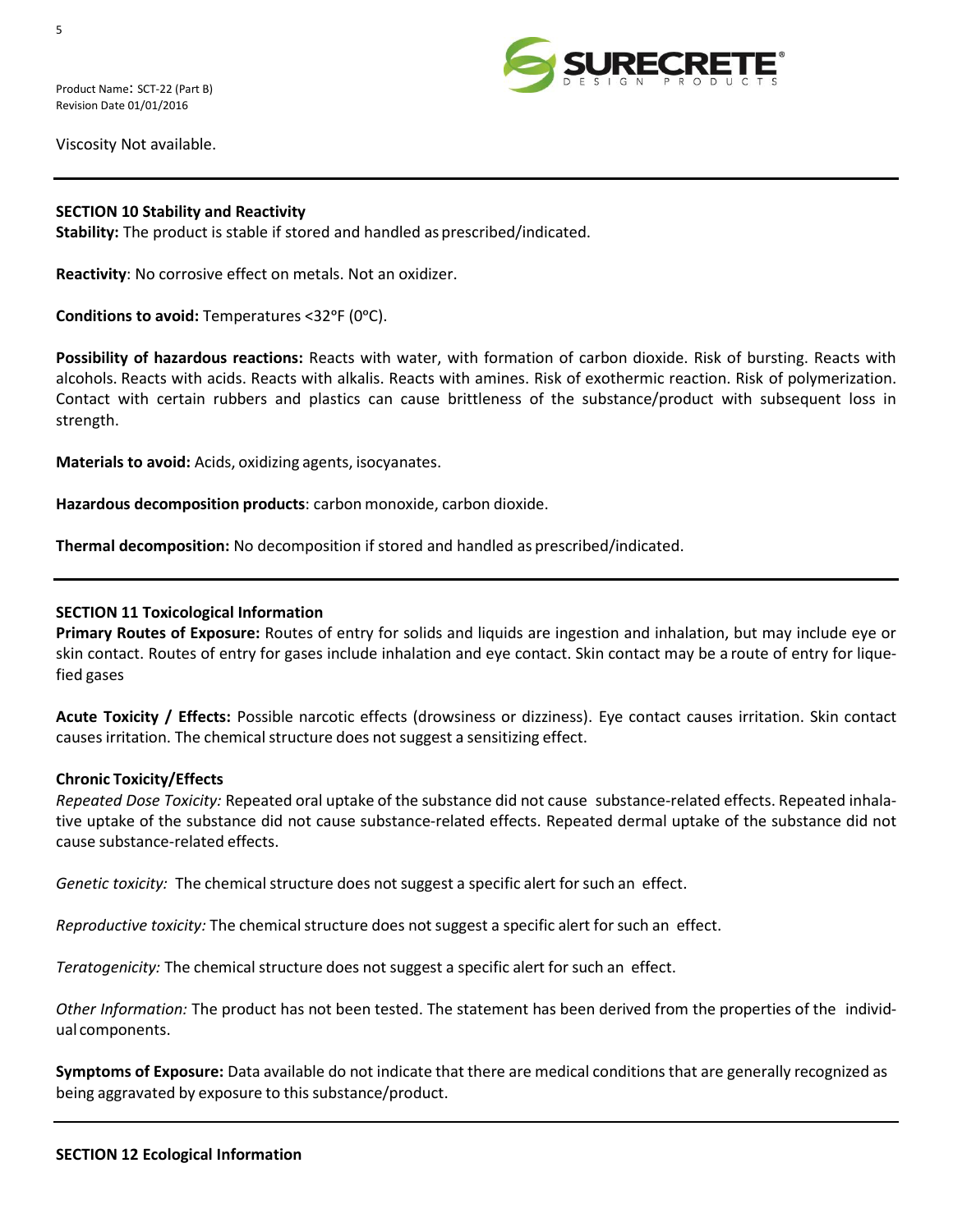

Product Name: SCT-22 (Part B) Revision Date 01/01/2016

**Eco toxicity -** There is a high probability that the product is not acutely harmful to aquatic organisms.

#### **Toxicity**

| <b>Chemical Name</b> | <b>CAS No</b> | <b>Species</b>                       | LC/EC50 (mg/L) | <b>Exposure (Method)</b> |
|----------------------|---------------|--------------------------------------|----------------|--------------------------|
| Naphthalene          | $91 - 20 - 3$ | (Fish) Oncorhynchus gorbuscha        | $0.9 - 1.1$    | 48 h (flow-through)      |
| Naphthalene          | $91 - 20 - 3$ | (Crustacea) Daphnia magna            | 2.6            | 48 h                     |
| Naphthalene          | $91 - 20 - 3$ | (Aquatic plant) Skeletonema costatum | 0.4            | 72 h                     |
| Naphthalene          | $91 - 20 - 3$ | (Microorganisms) Bacteria            | 29             | 24 h                     |

**Persistence and degradability:** Poorly biodegradable.

**Bio accumulative potential:** Significant accumulation in organisms is not to be expected.

**Mobility in soil:** Absorption to solid soil phase is not expected.

**Additional information**: This product contains no organically-bound halogen. The product has not been tested. Do not discharge product into the environment without control.

#### **SECTION 13 Disposal Considerations**

**Disposal instructions:** Dispose in accordance with all applicable regulations. Incinerate or dispose of in a licensed facility. Do not discharge substance/product into sewersystem.

#### **Section 14 Transport Information**

**DOT:** Classified as combustible liquid in containers greater than 119 gallons. Product is not offered in single receptacle package size that approaches reportable quantity.

**IATA:** Not classified as a dangerous good under transport regulations.

**IMDG:** Not classified as a dangerous good under transport regulations.

#### **SECTION 15 Regulatory Information**

**US federal regulations:** All components are on the U.S. EPA TSCA Inventory List.

**SARA 311/312 Hazardous chemical:** Acute; Chronic; Fire **SARA 313 (TRI reporting):** Naphthalene (CAS 91-20-3) listed

**CERCLA Reportable Quantities:** 100 lbs. Naphthalene (CAS 91-20-3)

#### **US state regulations**

# **US. Massachusetts RTK - Substance List:**

Solvent naphtha (CAS 64742-94-5) Naphthalene (CAS 91-20-3) 1,2,4-trimethylbenzene (CAS 95-63-6)